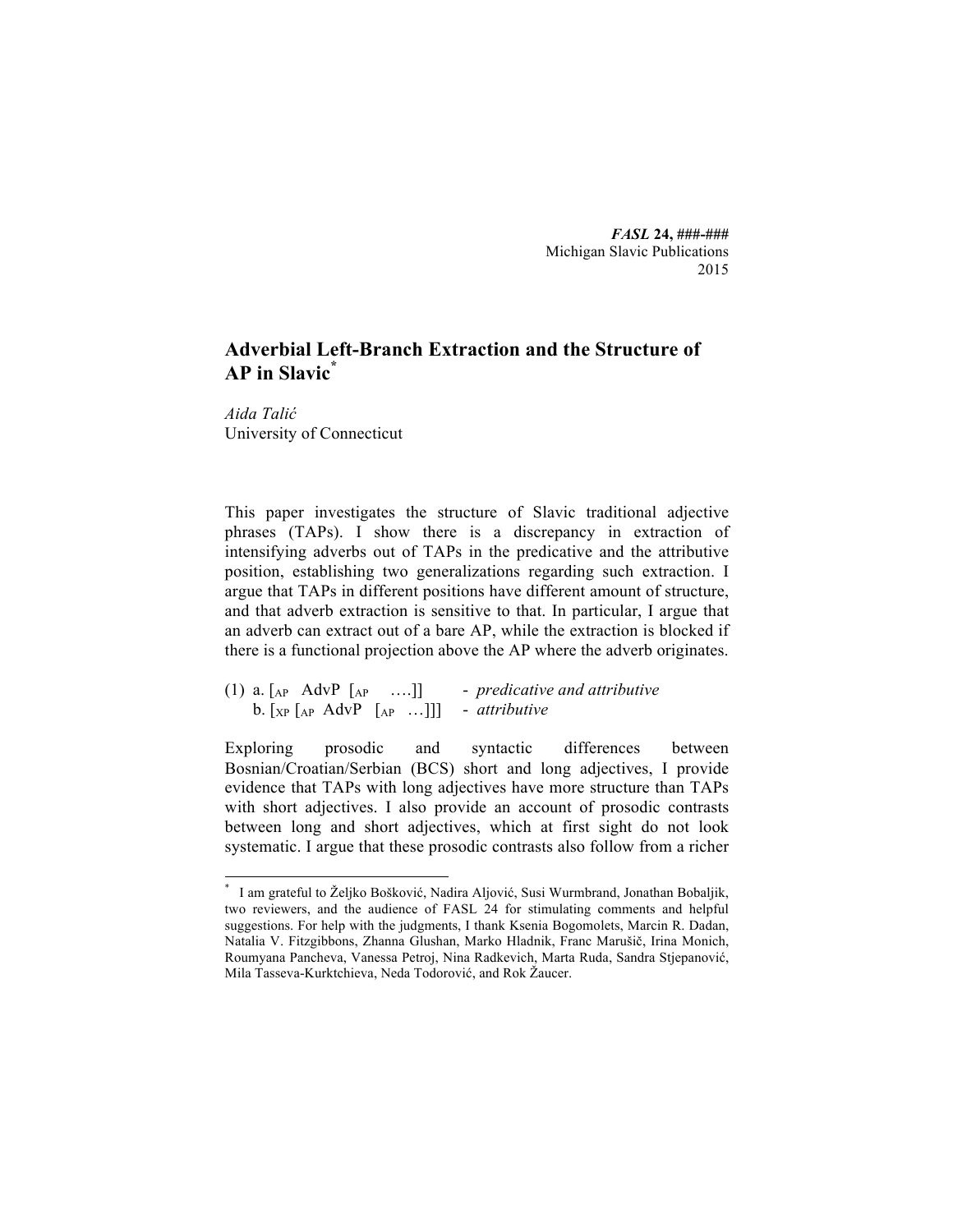structure in TAPs with long adjectives and that the vocabulary item realizing the functional head in long adjectives consists only of a High tone.

## **1 Adverbial LBE**

I start by introducing a context in which intensifying adverbs can extract out of TAPs in which they originate in a number of Slavic languages. Drawing a parallel between adverb extraction and adjectival LBE, I show that what accounts for LBE in most Slavic languages can also be extended to adverb extraction in such contexts.

While extraction of leftmost elements in the nominal domain has been widely discussed ever since Ross (1967) proposed the Left Branch Condition, which blocks extraction of determiners, possessors, and adjectives out of nominal phrases in some languages  $\frac{1}{2}$ , extraction of intensifying adverbs has not received much attention. However, I show that this operation can give us an insight into the structure of TAPs in different positions. To start with the predicative position, a number of Slavic languages, in particular BCS, Bulgarian, Polish, Russian, and Slovenian, allow adverb extraction out of TAPs in this position, as in (2).

| (2) a. Strašno je bila [ t umorna].    |             |
|----------------------------------------|-------------|
| terribly is been tired. <sub>FSF</sub> |             |
| 'She was terribly tired.'              |             |
| b. Užasno bjah [ t umoren].            | (Bulgarian) |
| terribly was tired                     |             |
| 'I was terribly tired.'                |             |
| c. Okropnie on był [ t zmęczony].      | (Polish)    |
| terribly he was tired                  |             |
| 'He was terribly tired.'               |             |
| d. Užasno ja byl [t rad tebja videt']. | (Russian)   |
| terribly I was glad. $_{SF}$ you see   |             |
| 'I was very glad to see you.'          |             |
|                                        |             |

<sup>&</sup>lt;sup>1</sup> Already Ross (1967) noted that this condition does not hold for Russian; it has been established subsequently that languages may allow LBE of adjectives iff they lack articles (Uriagereka 1988; Corver 1992; Bošković 2012).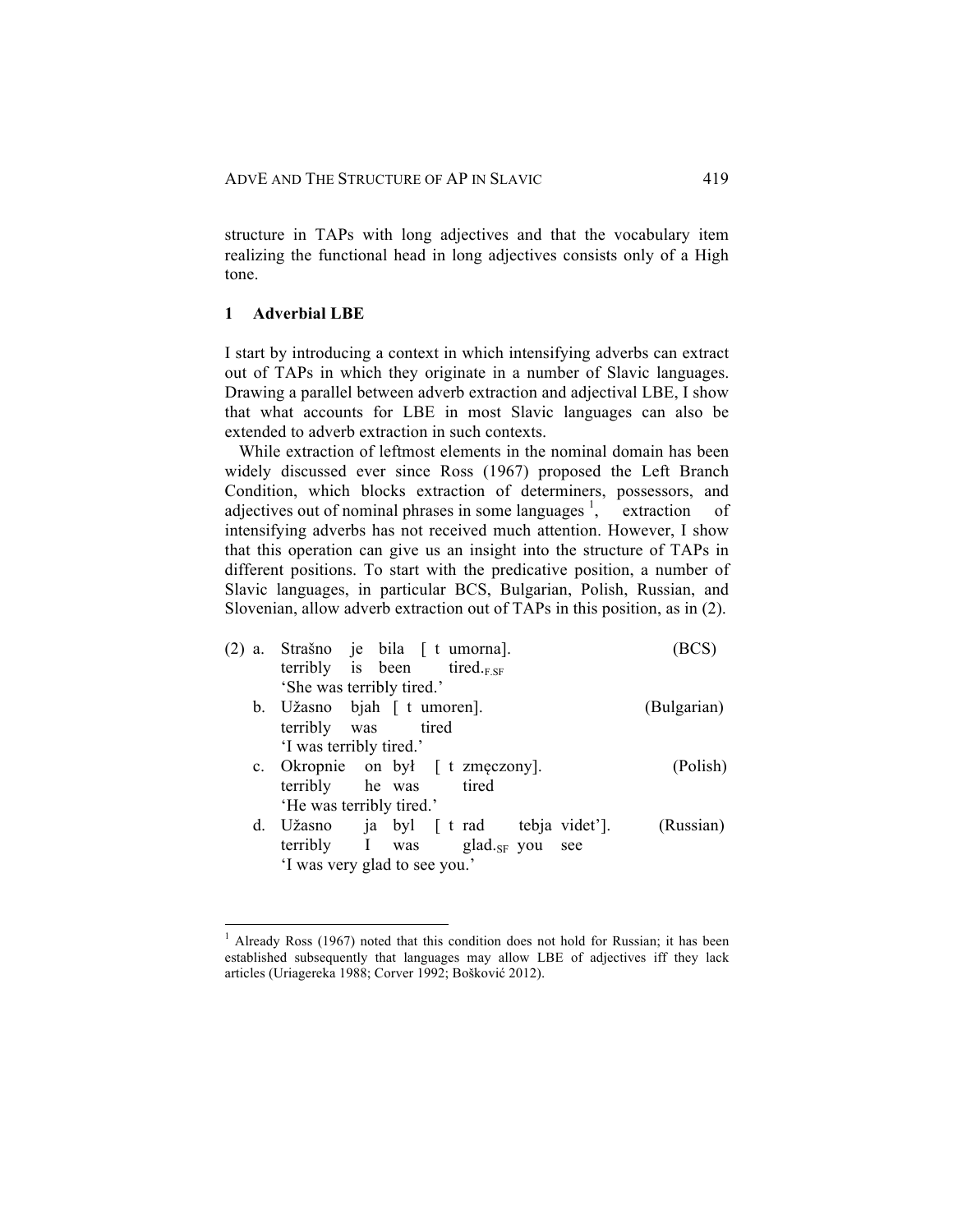e. Strašansko je bila [ t utrujena]. (Slovenian) terribly is been tired 'She was terribly tired.' <sup>2</sup>

The data in (2) lead to the following generalization:

(3) *Generalization I*: Slavic languages allow adverb extraction out of predicative TAPs.

Given that this operation involves extraction of a modifier out of a TAP, we seem to be dealing here with an operation that is in some respects similar to LBE in the nominal domain. I will argue below that extraction of a modifier out of the adjectival domain observes the same locality restrictions as extraction of a modifier out of the nominal domain.<sup>3</sup> In what follows, I will discuss some major observations about LBE and a phase-based account of such extraction before returning to the new generalization in (3).

# *1.1 Parallelism with Adjectival LBE*

Regarding adjectival LBE in the nominal domain, Bošković (2005, 2008, 2012) establishes a correlation between LBE and the lack of articles across languages, building on Uriagereka (1988) and Corver (1992):

(4) Only languages without articles allow LBE.

<sup>&</sup>lt;sup>2</sup> In addition to Slavic languages that I focus on here, Icelandic and Romanian also allow

adverb extraction out of predicative TAPs (see Talić to appear on these languages).<br><sup>3</sup> It is important to note here that the two operations do not make the same cut between Slavic languages; LBE is allowed only in Slavic languages that lack articles (Bošković 2012), and adverb extraction out of predicative TAPs is allowed in languages that lack articles, but also in languages with affixal articles like Bulgarian. Due to space limitations, I will put aside detailed discussion of Bulgarian here, noting that languages with affixal articles like Bulgarian pattern with languages without articles also in allowing reflexive possessives (Reuland 2011; Despić 2011), being insensitive to certain islands (Bošković 2008b), and being able to drop the article in certain cases (Pancheva & Tomaszewicz 2012). I refer the reader to Talić (to appear), where I discuss this in more detail (i.e. the work in question discusses why the affixal status of articles matters in some cases).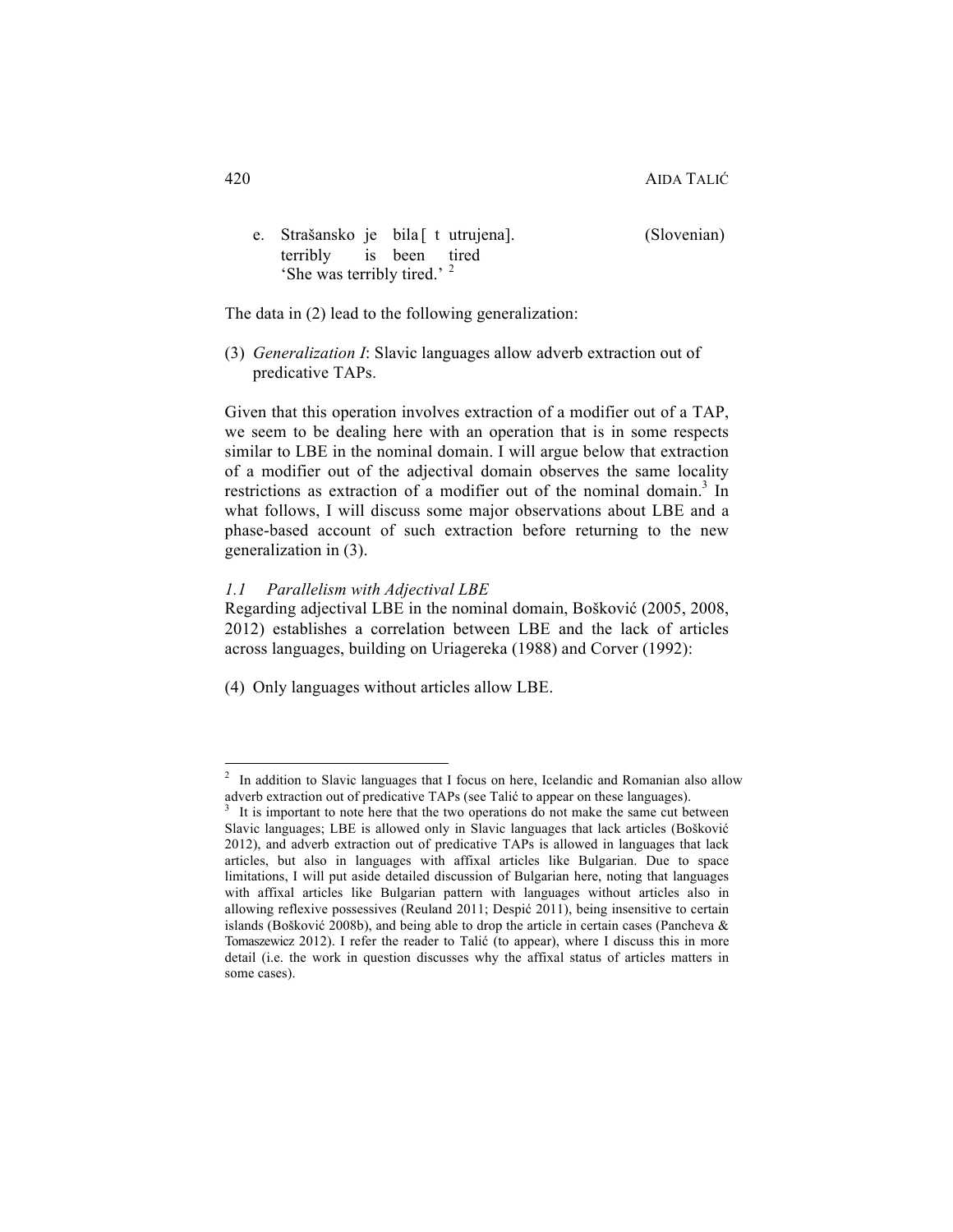Among Slavic languages, Bošković observes that BCS, Russian, Polish, Czech, Ukrainian, and Slovenian, all of which lack articles, allow LBE. This is illustrated in (5) with a contrast between BCS, which very productively allows LBE (5a), and English, which disallows it (5b).

|                            |  | $(5)$ a. Pametni su oni [ t studenti]. | (BCS)     |
|----------------------------|--|----------------------------------------|-----------|
| smart are they students    |  |                                        |           |
| 'They are smart students.' |  |                                        |           |
|                            |  | b. $*Smart$ they are [ t students].    | (English) |

Bošković (2013, 2014) argues that what is behind the split is a structural difference between nominal phrases in the two groups of languages and an interaction of locality constraints on movement, giving an account based on a contextual approach to phases. Chomsky (2000) argues that phases are locality domains. When a phase XP is completed, only the head of the phase and its edge (SpecXP/XP-adjunct) are accessible for later operations, which is referred to as the *Phase Impenetrability Condition* (PIC). Therefore, movement proceeds through phasal edges. While for Chomsky, only vP and CP function as phases regardless of the context in which they occur, there is a more recent line of research arguing that to determine whether a phrase XP is a phase or not, it is necessary to look at its syntactic context (Bobaljik and Wurmbrand 2005; Bošković 2005, 2013, 2014; Gallego and Uriagereka 2007; den Dikken 2007; Despić 2013; M.Takahashi 2011; Wurmbrand 2014, a.o.). One such approach is developed in Bošković (2013), who argues that the highest projection in the extended domain of every lexical category is a phase. Given that the amount of structure in a domain varies crosslinguistically (and within a single language), to determine whether XP is a phase or not, we need to determine whether it is the highest phrase in its domain. E.g., in the nominal domain, DP is a phase in languages with articles. However, DP is missing in languages without articles, as argued by many researchers (e.g. Fukui 1988; Corver 1992; Zlatić 1997; Chierchia 1998; Baker 2003; Bošković 2005, 2008, 2012, 2013; Marelj 2008; Despić 2011, 2013). Then, in BCS, which lacks articles, Bošković argues NP is a phase as the highest projection in this domain. What the generalization in (4) follows from is an interaction of the PIC, which rules out movement that is too long, and a constraint that prevents movement from being too short, termed as *anti-locality* by Grohmann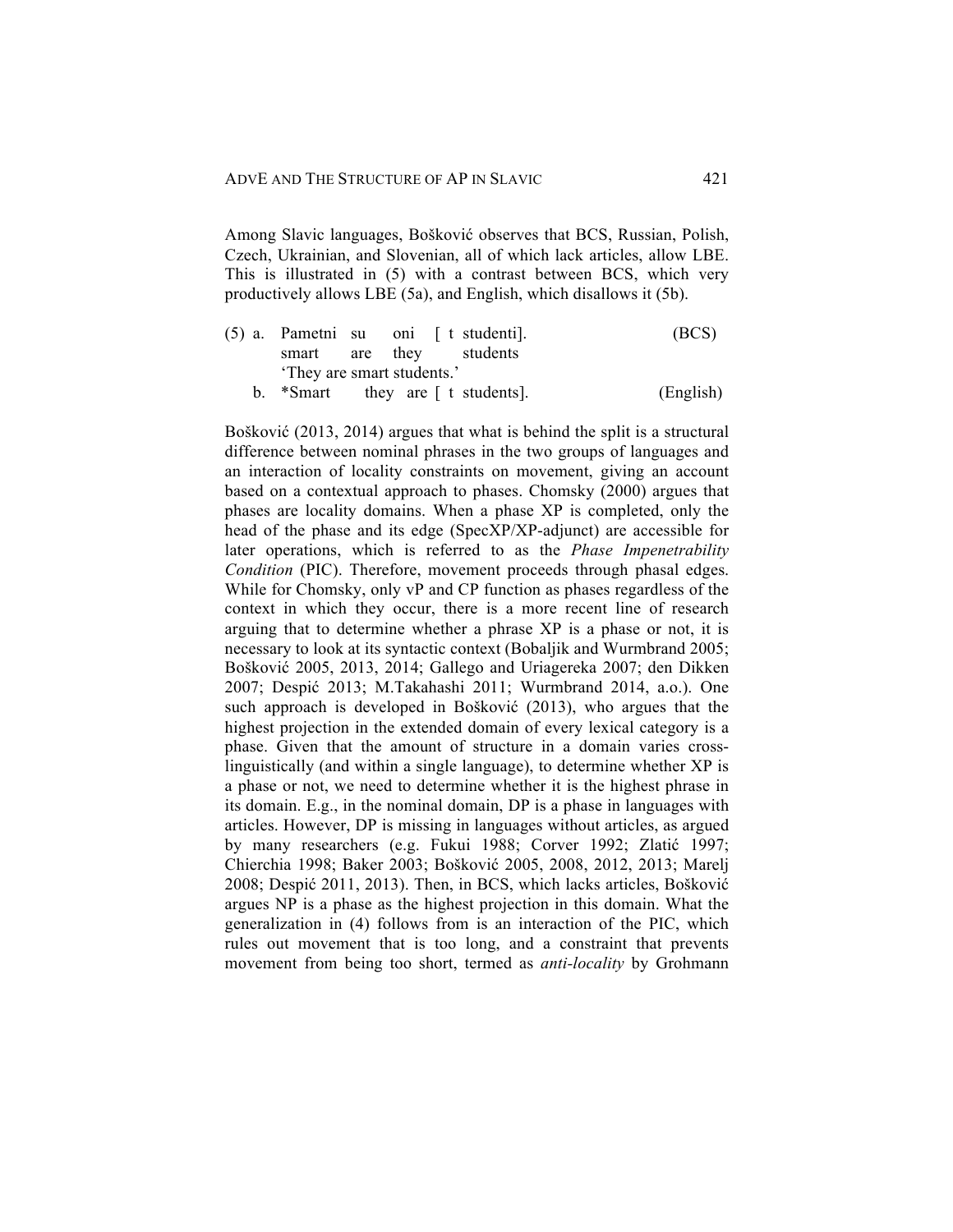(2003) (see also: Bošković 1994, 2013; Abels 2003; Saito & Murasugi 1999; Boeckx 2005; Ticio 2003; a.o.). Regarding anti-locality, Bošković (1994, 2005) argues that a moving element has to cross at least one maximal projection (not just a segment). He adopts the traditional assumption that APs originate as NP adjoined. For an AP to move out of a DP phase in languages with articles, it has to move to SpecDP to satisfy the PIC, but this step is ruled out by anti-locality since it crosses only a segment of NP. Thus, in DP languages an AP cannot move out of DP without violating a locality constraint. In languages without articles, the DP layer is not projected, which makes NP a phase as the highest projection in its domain. As a result, an NP-adjoined AP originates at the edge of the phase; hence its movement does not violate any locality constraints.



Crucially, even in languages without articles, LBE is not possible if there is a phase projected right above the NP as in BCS examples like (7). In (7), the lower NP1 is a phase and the AP is at its edge, available for movement out of this phase. However, NP2 is a phase projected by the higher noun; since the AP adjoined to NP1 is not at the edge of NP2, it has to move to SpecNP2 due to the PIC. This step, however, violates anti-locality, on a par with AP movement to SpecDP in English.

(7) \*Pametnih on cijeni  $\begin{bmatrix} N_{\text{P2}} \\ N_{\text{P1}} \end{bmatrix}$  t  $\begin{bmatrix} N_{\text{P1}} \\ N_{\text{P2}} \end{bmatrix}$  t  $\begin{bmatrix} N_{\text{P1}} \\ N_{\text{P1}} \end{bmatrix}$  (BCS) smart he appreciates friends students 'He appreciates friends of smart smart students.'

Returning to adverb extraction out of predicative TAPs in Slavic, I propose that Slavic languages allow bare AP projections, and that predicative TAPs, in particular, are bare APs. In such APs, there is no functional projection above AP, so under the aforementioned contextual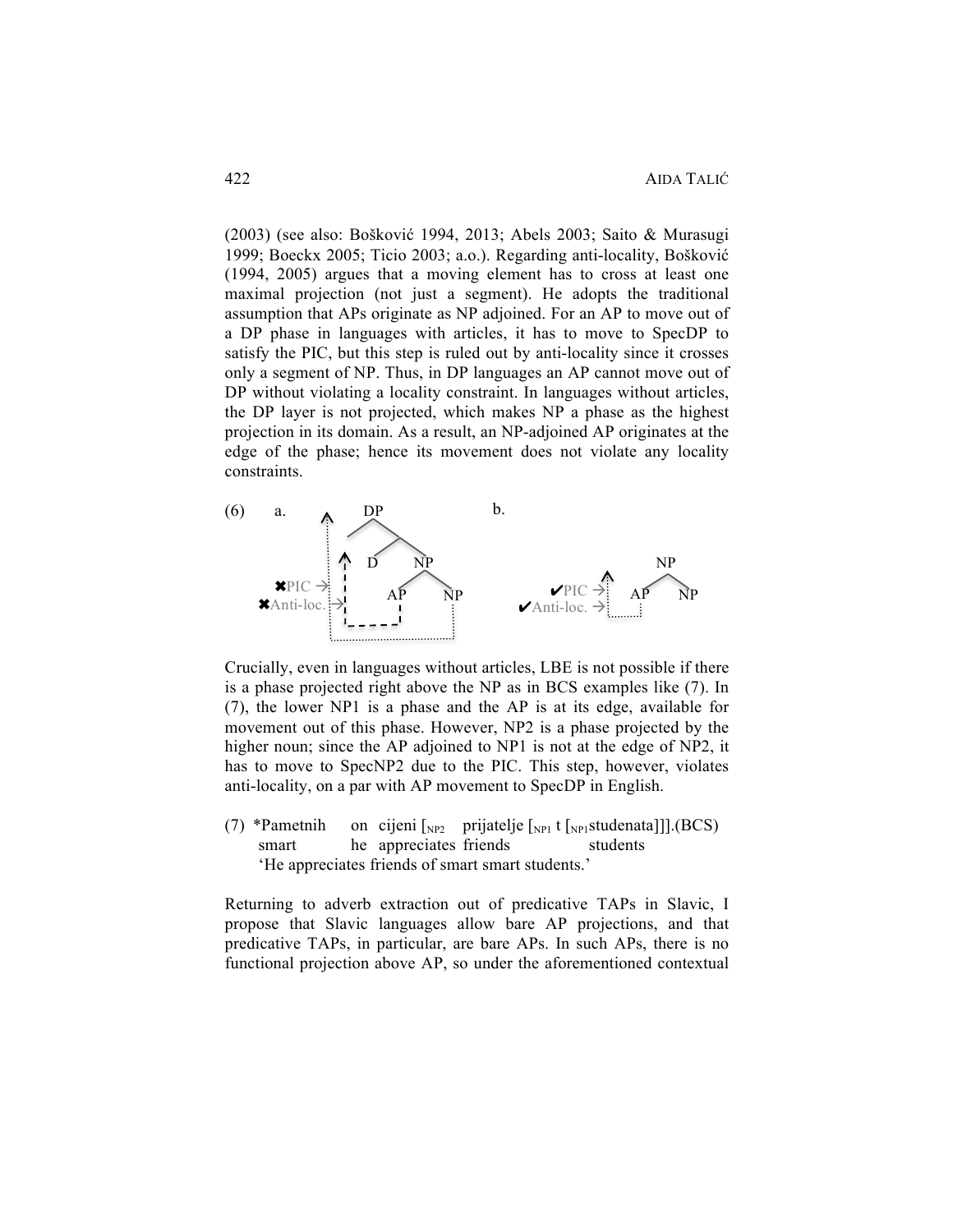approach to phases, AP is a phase as the highest projection in the adjectival domain. <sup>4</sup> On a par with APs being NP-adjoined in the nominal domain, I assume that intensifying adverbs are AP-adjoined, i.e. they are at the edge of the AP phase. As a result, an adverb can move out of a predicative AP without violating locality constraints.

(8) 
$$
\begin{array}{c}\n\mathsf{AP} \\
\mathsf{PIC} \rightarrow \mathsf{AdvP} \\
\mathsf{A}\mathsf{d}\mathsf{v}\mathsf{P}\n\end{array}
$$

We have seen above that adjectival LBE is blocked if a phase is projected right above the NP in which the AP originates (5b)/(7). A question arises here whether the same effect is observed in the adjectival domain. I turn to this next, discussing TAPs in the attributive position.

## **2 Adverbial LBE with Attributive TAPs**

In this section I show that attributive TAPs behave differently from predicative TAPs regarding adverb extraction. I also show this difference correlates with certain morphological differences between predicative and attributive TAPs. At first, adverb extraction appears to be uniformly banned out of attributive TAPs in Slavic languages, as illustrated in (9) for BCS, Bulgarian, Polish, Russian, and Slovenian.

- (9) a. \*Izuzetno su kupili [t skupi] automobil. (BCS) extremely are bought expensive car 'They bought an extremely expensive car/one of extremely expensive cars.' b.\*Izklyčitelno tya vidya [ t visok] čovek. (Bulgarian) extremely she saw tall man
	- 'She saw an extremely tall man.' c. \*Niezwykle widziała [t wysokiego] mężczynę. (Polish)
	- extremely saw tall man. 'She saw an extremely tall man.'

<sup>&</sup>lt;sup>4</sup> In languages like English, where adverb extraction out of AP is not possible, there is a functional projection above AP, which blocks it (see Talić (to appear) for factors that determine when the functional projection is present cross-linguistically).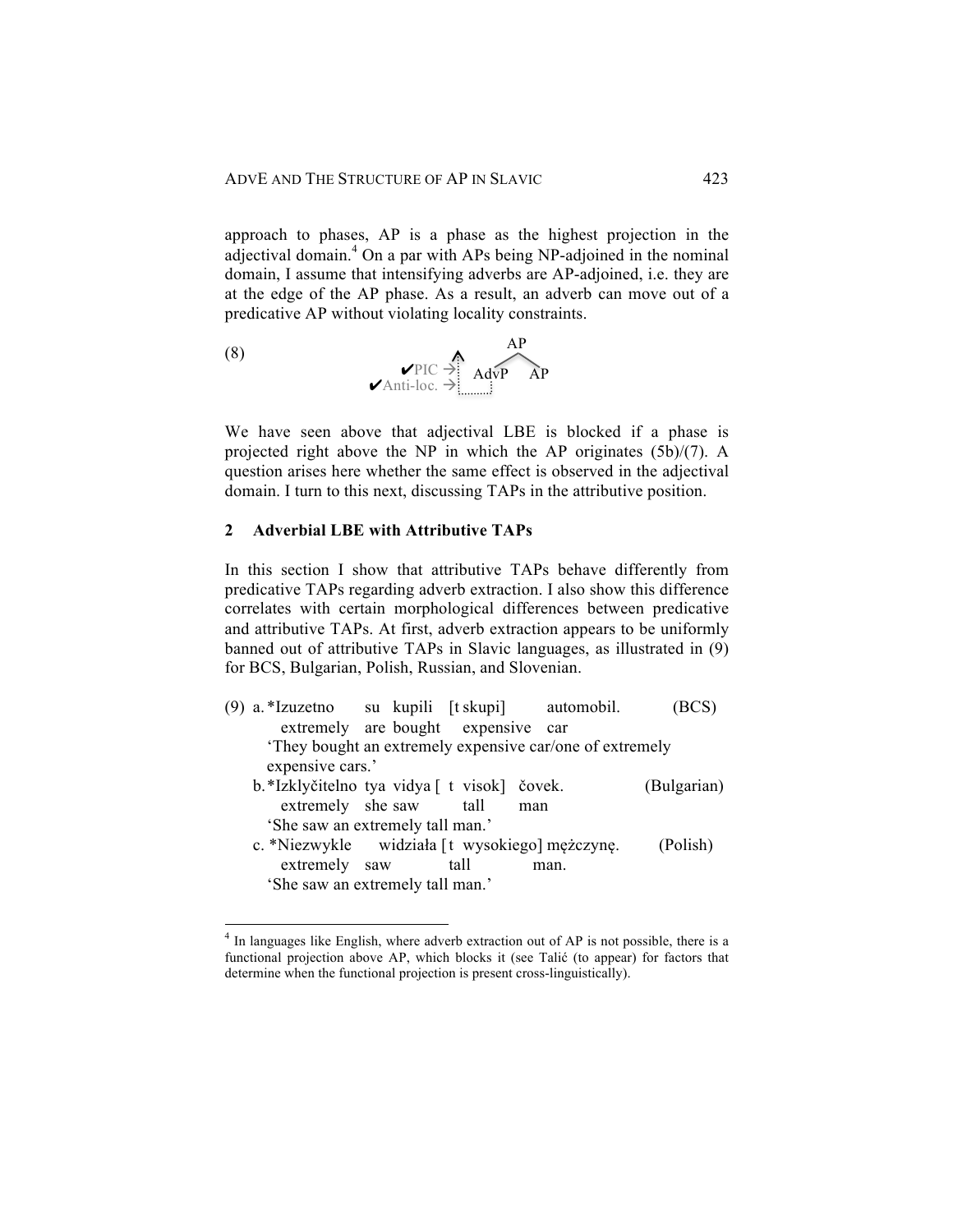| d.*Očen' ona uvidela [ t vysokogo] čeloveka. |                                    |      |        | (Russian)   |
|----------------------------------------------|------------------------------------|------|--------|-------------|
| very she saw                                 |                                    | tall | man    |             |
| 'She saw a/the very tall man.'               |                                    |      |        |             |
| e *Izjemno je kupila lep                     |                                    |      | plašč. | (Slovenian) |
|                                              | extremely is bought beautiful coat |      |        |             |
| 'She bought an extremely beautiful coat.'    |                                    |      |        |             |
|                                              |                                    |      |        |             |

This may lead us to conclude that this type of extraction is uniformly banned out of Slavic attributive TAPs. I will, however, return to a more precise statement of the relevant generalization, after discussing why adverb extraction is banned in these contexts.

Given that these are attributive TAPs, such examples raise a question what is responsible for the contrast between predicative (2) and attributive (9) adjectives here. Given that in the nominal domain, the presence of additional functional structure blocks LBE, the data in (9) seem to indicate that there is some functional structure above AP in attributive TAPs. Regarding the source of this functional structure in the adjectival domain, it seems plausible that it comes from the modification itself. Specifically, functional structure is needed for the modification relation. It is well known that many languages use a separate adjectival form in the attributive position, and that this form is morphologically richer than the form used in the predicative position. To illustrate this for Slavic, BCS has long and short forms of adjectives (*poznati* – famous.<sub>LEM</sub> vs.  $poznat$  – famous. $sF_M$ ). The long form can be used only in the attributive position.

(10) a. poznati pjesnik. (BCS) famous. $_{LF}$  poet 'the/a famous poet' b.\* Mak Dizdar je poznati. Mak Dizdar is famous. Intended: 'Mak dizdar is famous.'

Russian also distinguishes long and short forms (*novyj* – new.LF.M vs. *nov* – new<sub>.SF.M</sub>). The long form is also reserved for attributive use (11b). In some cases it appears the long form is used predicatively, as in (11d), since there is no overt noun following the adjective. However, it has been argued that such adjectives are followed by a generic noun meaning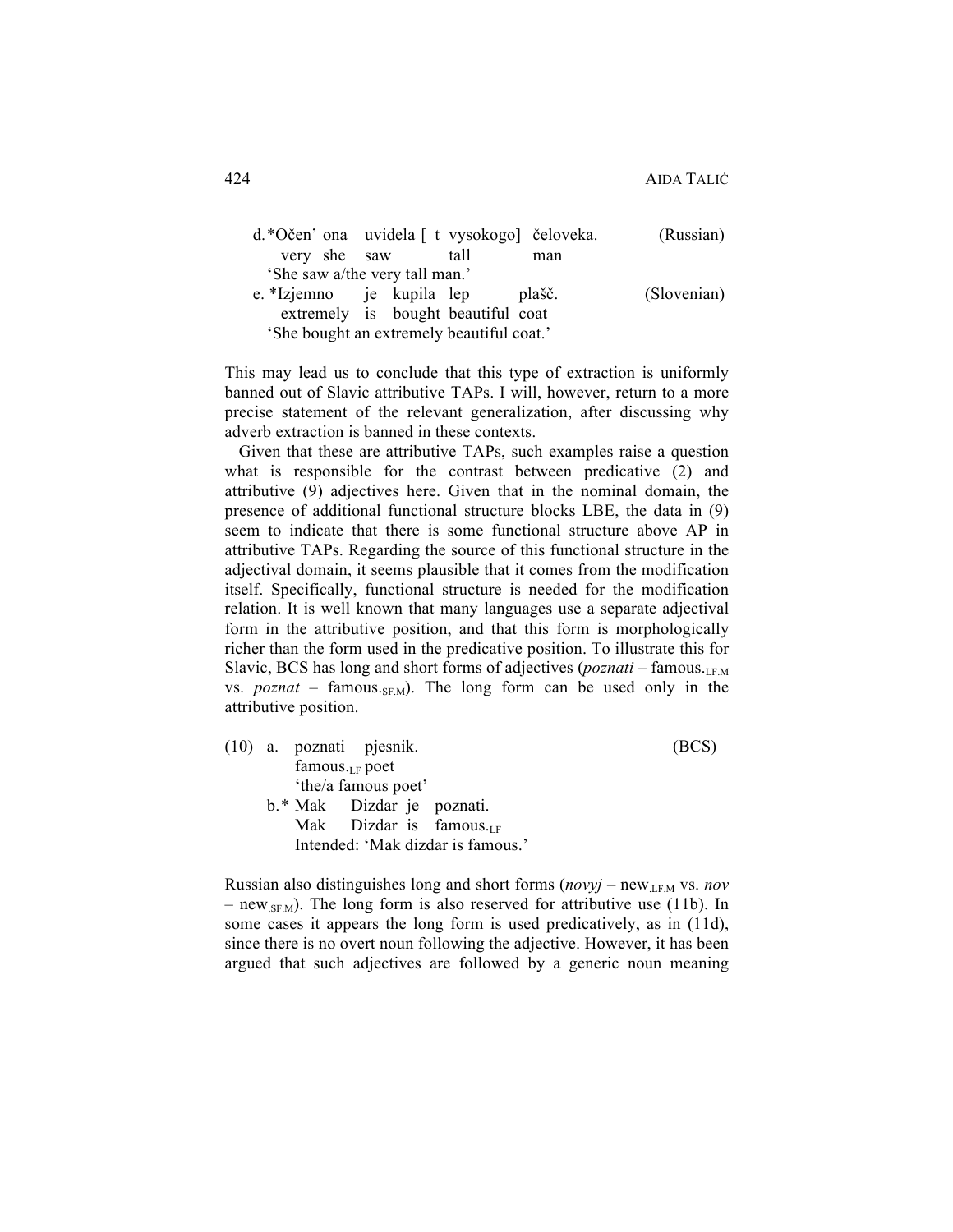'man', 'woman', 'person', or 'entity' (e.g. Bailyn 1994; Babby 2010). Then, the adjective is attributive, rather than predicative in such cases.<sup>5</sup>

| a. *Nov                     |                                                | dom stoit na gore. |  | (Russian)                               |
|-----------------------------|------------------------------------------------|--------------------|--|-----------------------------------------|
|                             | new <sub>se</sub> house stands on hill         |                    |  |                                         |
|                             | Intended: 'The new house stands on a/the hill' |                    |  |                                         |
| b. Novyj dom stoit na gore. |                                                |                    |  |                                         |
|                             | $new_{\text{LF}}$ house stands on hill         |                    |  |                                         |
|                             | The new house stands on a/the hill'            |                    |  |                                         |
| c. Dom                      | $\overline{nov}$ .                             |                    |  |                                         |
| house new.                  |                                                |                    |  |                                         |
|                             | The house is new.'                             |                    |  |                                         |
| $d.$ Dom novy.              |                                                |                    |  |                                         |
| house new.                  |                                                |                    |  |                                         |
|                             | The house is new.'                             |                    |  |                                         |
|                             |                                                |                    |  | (Cinque 2010:108 from Pereltsvaig 2000) |

Based on such differences between the attributive and the predicative position, it is reasonable to assume that attributive TAPs have more structure. In fact, based on a number of semantic and syntactic differences between long and short adjectives in Russian, following Rubin (1991), Bailyn (1994) argues that attributive TAPs in general must have a functional projection above AP (let us call it XP<sub>AP</sub>). Under the contextual approach to phases, the additional structure extends the domain and changes the phasehood of elements in the domain. Crucially, in the presence of  $XP_{AP}$  above AP, AP ceases to be a phase; the functional projection above AP is a phase because it is the highest layer in the domain. As a result, the adverb adjoined to the AP is not at the edge of the phase any more. It is required by the PIC to move to  $SpecXP_{AP}$ ; this step, however, violates anti-locality.

<sup>&</sup>lt;sup>5</sup> There is some speaker variation here, which is rather interesting because it may be indicating an ongoing historical change. All but one of my Russian consultants found adverb extraction with a short adjective after a copula better than extraction with a long adjective. One, however, did find such extraction with a long adjective perfectly acceptable and still accepted extraction with a short adjective.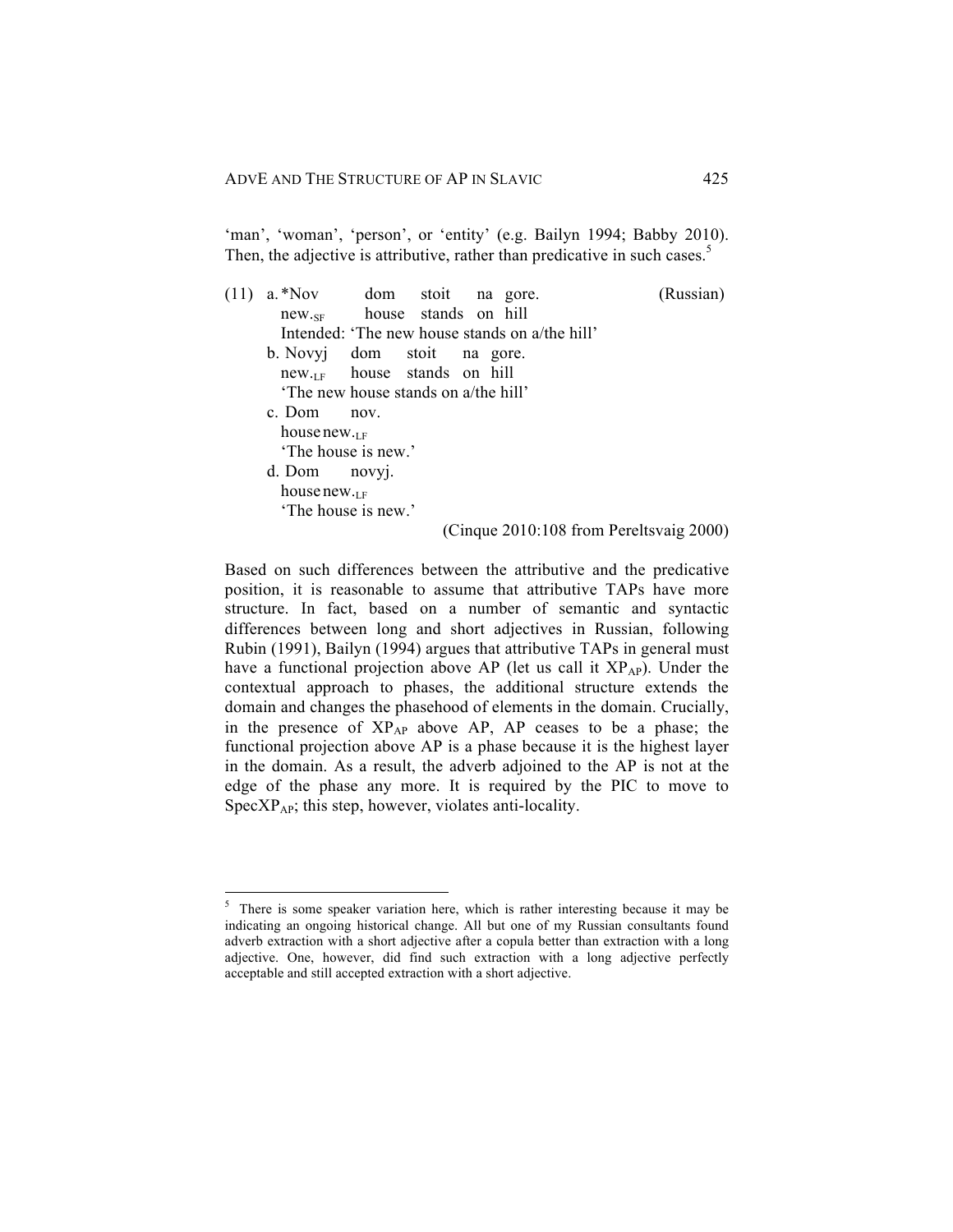

Again, what is happening here is parallel to the blocking effect on LBE in the nominal domain when a phase is projected right above NP  $(5b)/(7)$ . In essence, the contrast between (2) and (9) follows from a structural difference between TAPs in these two positions and locality constraints on extraction.

### *2.1 BCS Prenominal Short Adjectives and AdvE*

The only Slavic language investigated here that uses two adjectival forms in the attributive position is BCS. Unlike the long form, which can only be used attributively, the short adjectival form in BCS is found in the attributive position in some contexts, although it is typically used in the predicative position. Interestingly, in such contexts adverb extraction discussed above improves.Consider the contrast in (13):

- (13) a. Izuzetno su kupili [t skup] automobil. (BCS) extremely are bought expensive. $_{SF}$  car 'They bought an extremely expensive car.'
	- b.\*Izuzetno su kupili [t skupi] automobil. extremely are bought expensive. $_{LF}$  car Intended: 'They bought an extremely expensive car/one of extremely expensive cars.'

Based on (9) and (13), the generalization regarding adverb extraction out of attributive TAPs is the following:

(14) *Generalization II*: Slavic languages may allow adverb extraction out of attributive TAPs in the absence of attributive adjectival morphology.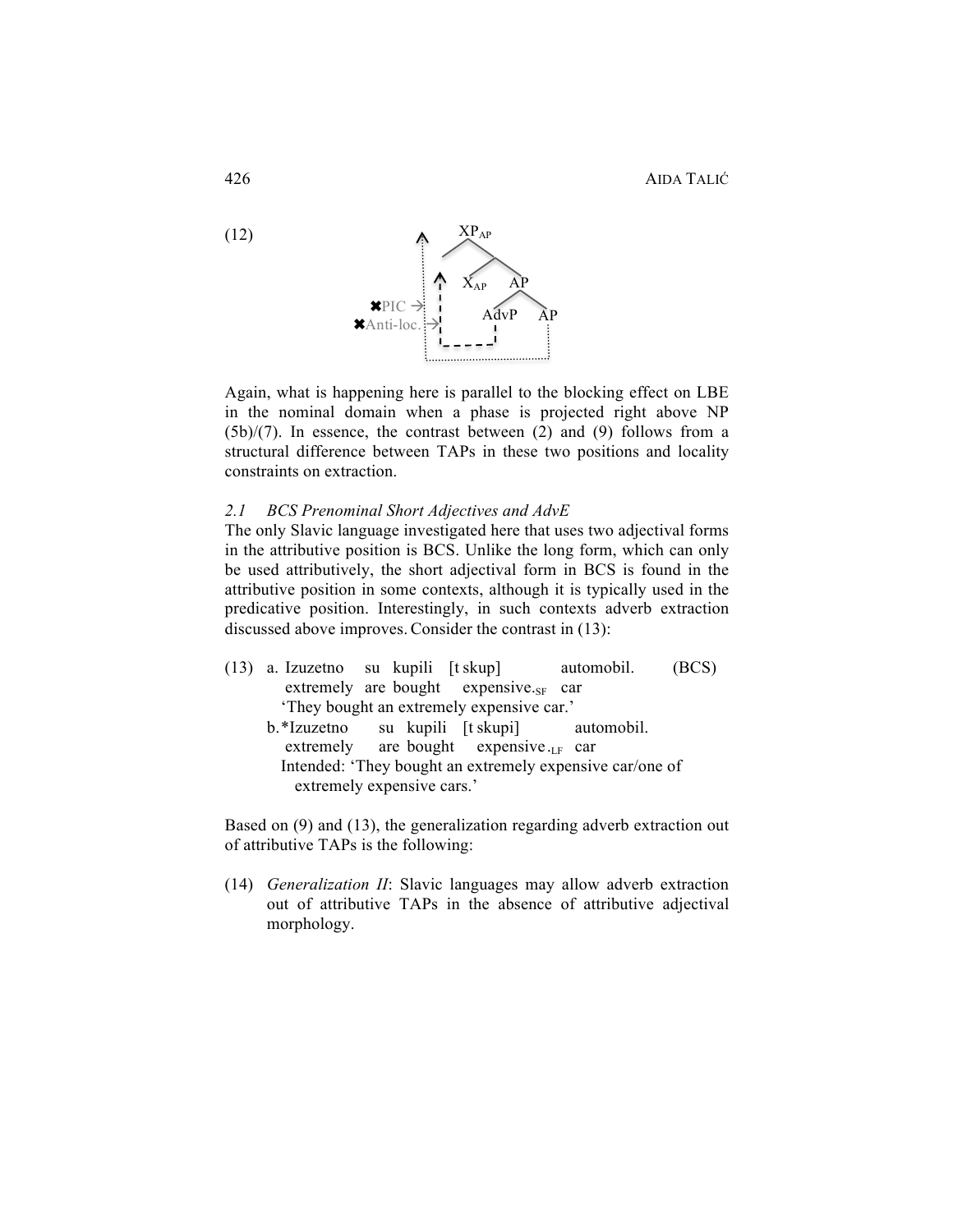Thus, what seems to be the case here is that a typically predicative adjective (i.e. short adjective in BCS) used prenominally still projects a bare AP, rather than an AP with functional structure above it. The absence of the additional functional layer allows the adverb to move out of the AP without violating PIC/anti-locality.<sup>67</sup>

In sum, in most cases attributive TAPs contain functional structure above AP and this blocks adverb extraction out of such TAPs. However, in the absence of attributive morphology in a language that otherwise marks the attributive/predicative contrast overtly, the functional layer is also absent from the adjectival domain and adverb extraction becomes possible. I turn now to examining the morphological difference between BCS long and short adjectives in more detail.

### **3 Structure-Dependent Tone in BCS Long Adjectives**

In this section I examine more closely the prosody of BCS long and short adjectives and show that contrasts between the two forms also follow from a richer structure in the TAPs with long adjectives.

 $6$  Note also that such cases actually raise a problem for Hiraiwa's (2005) claim that edge of the edge cannot extract (see Bošković (to appear) for additional problems).<br><sup>7</sup> Another language that might be similar to BCS is Polish, which seems to allow such

adverb extraction in sentences with the verb 'have', although it is blocked in (9c). Interestingly, BCS uses the short form of adjectives in such contexts, which may imply that Polish uses  $XP_{AP}$  in the attributive position in the cases where BCS uses long adjectives and bare APs in the attributive position in the cases where BCS uses short adjectives, although Polish does not mark the distinction overtly. Regarding Russian speaker variation (see also ftn. 4), all but one of my Russian consultants disallow adverb extraction from attributive TAPs, indicating that they have a functional projection above AP in the attributive position; one Russian speaker has a contrast in the attributive position similar to Polish; i.e. she allows adverb extraction out of an attributive TAP in the cases where a short adjective has to be used in BCS (e.g. TAP within a predicative NP), while she disallows such extraction in the cases where in BCS it is possible to use a long adjective (e.g. TAP within a direct object NP). Pereltsvaig (2008) reports a few Russian examples with an adverb separated from an adjective, which may pattern with this speaker. This contrast implies that for these speakers the presence/absence of a functional projection above AP is not overtly marked, similar to Polish, and that attributive TAPs are bare APs in the same contexts where BCS and Polish have bare APs, but that attributive TAPs are  $XP_{AP}$ s in contexts where BCS and Polish TAPs are  $XP_{AP}$ s as well.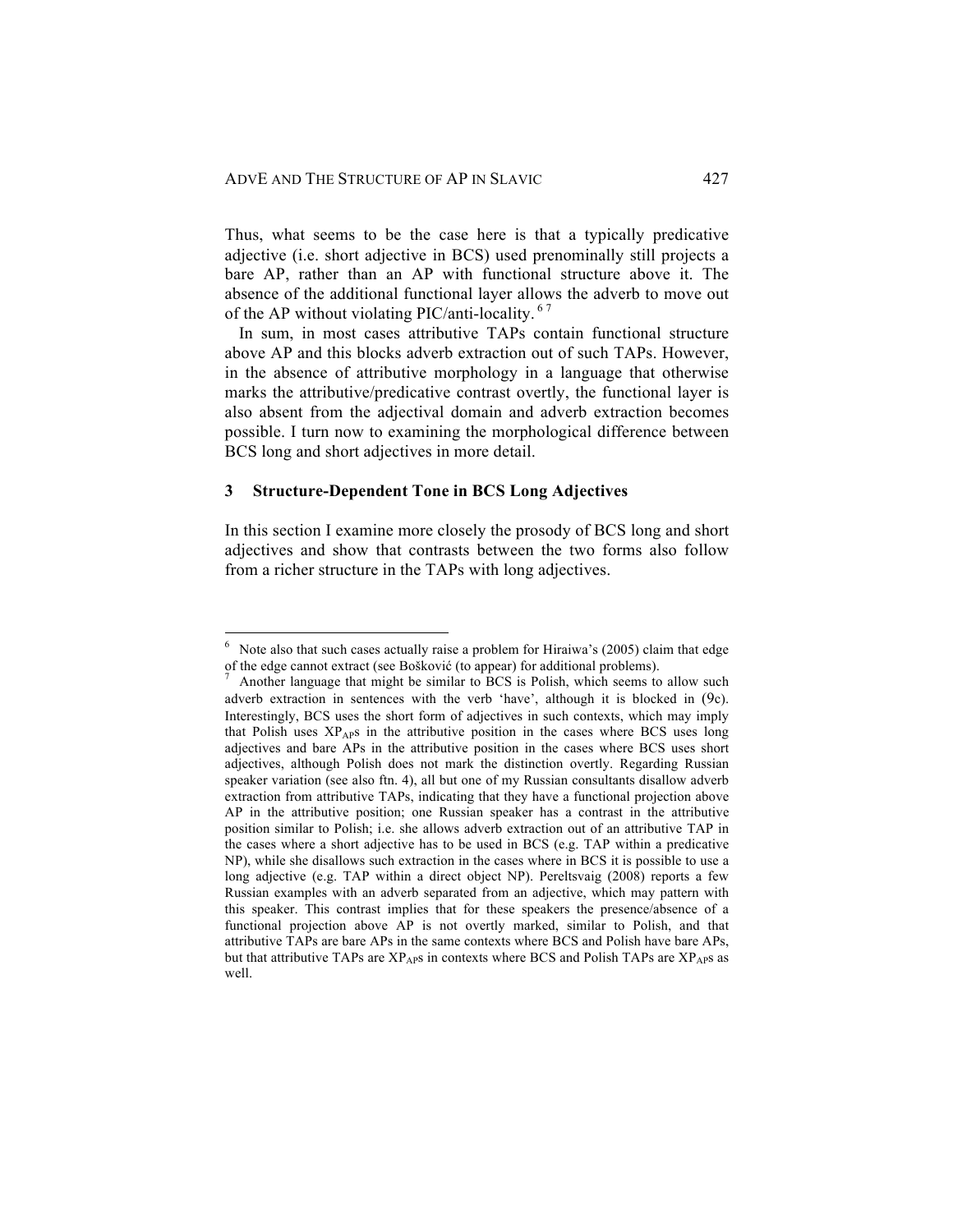# *3.1 Short vs. Long Adjective Distinction – The Pattern*

BCS is usually classified as a pitch-accent language. To understand the pattern to be introduced below, we need to keep in mind the following basic accent assignment rules that BCS employs: (i) In a word with multiple inherent High tones, the leftmost High tone is realized; (ii) If the winning High is not preceded by a vowel in the same prosodic word, it is realized as a falling accent; (iii) If the winning High is preceded by a vowel in the same prosodic word, it spreads to the preceding vowel giving it a rising accent (see e.g. Inkelas and Zec  $(1988)$ ).<sup>8</sup>

Contemporary short/long adjective distinction is almost entirely prosodic (see Aljović 2002). The prosodic differences between the two forms at first do not look systematic. In particular, as illustrated with pairs of adjectives in (15) and (16) (all of which are DAT.SG.F), if the short form has a rising tone it becomes a falling tone in the long form, as in  $(15a)-(16a)$ ,  $(15b)-(16b)$ ; if the short form has a rising tone, it shifts one syllable to the left and remains a rising tone in the long form, as in (15c)-(16c); and the accentual difference is neutralized in (15d)-(16d).

|  |        | $(15)$ <i>short</i> : a plá:vo: b glá:dno: c visóko: |        | d. làbavo:j |
|--|--------|------------------------------------------------------|--------|-------------|
|  |        | $(16)$ long: a plà:vo: b glà:dno: c vísoko:          |        | d. làbavo:i |
|  | 'blue' | 'hungry'                                             | 'tall' | 'loose'     |

Only NOM.SG.M (and ACC.SG.M.INANIM) has an overt inflection [-i] in the long form in addition to the prosodic contrast present in other cases: <sup>9</sup>

|  | $(17)$ <i>short</i> : glá:dan | -rising tone on the $1st$ syllable         |
|--|-------------------------------|--------------------------------------------|
|  | $long:$ glà:dn-i              | <b>-falling</b> tone on the $1st$ syllable |
|  |                               | 'hungry-NOM.SG.M'                          |

Focusing first on the prosodic contrast in  $(15)-(16)$ , the agreement suffix  $[0<sup>H</sup>:j]$  has an underlying High tone. This is indicated by the rising tone on

<sup>&</sup>lt;sup>8</sup> I will use the following diacritic marking in the examples:  $[$   $]$  = rising accent;  $[$   $]$  = falling accent; **bold** = locus of the winning H tone.<br><sup>9</sup> Some BCS varieties still have different overt inflections for the two forms in Genitive,

Dative, and Locative. Riđanović (2012) reports three forms of adjectives: short (nominal declension endings), long (pronominal declension endings), and mixed (pronominal declension endings). What Riđanović calls the *mixed* form is the only short form some speakers, including myself, use productively.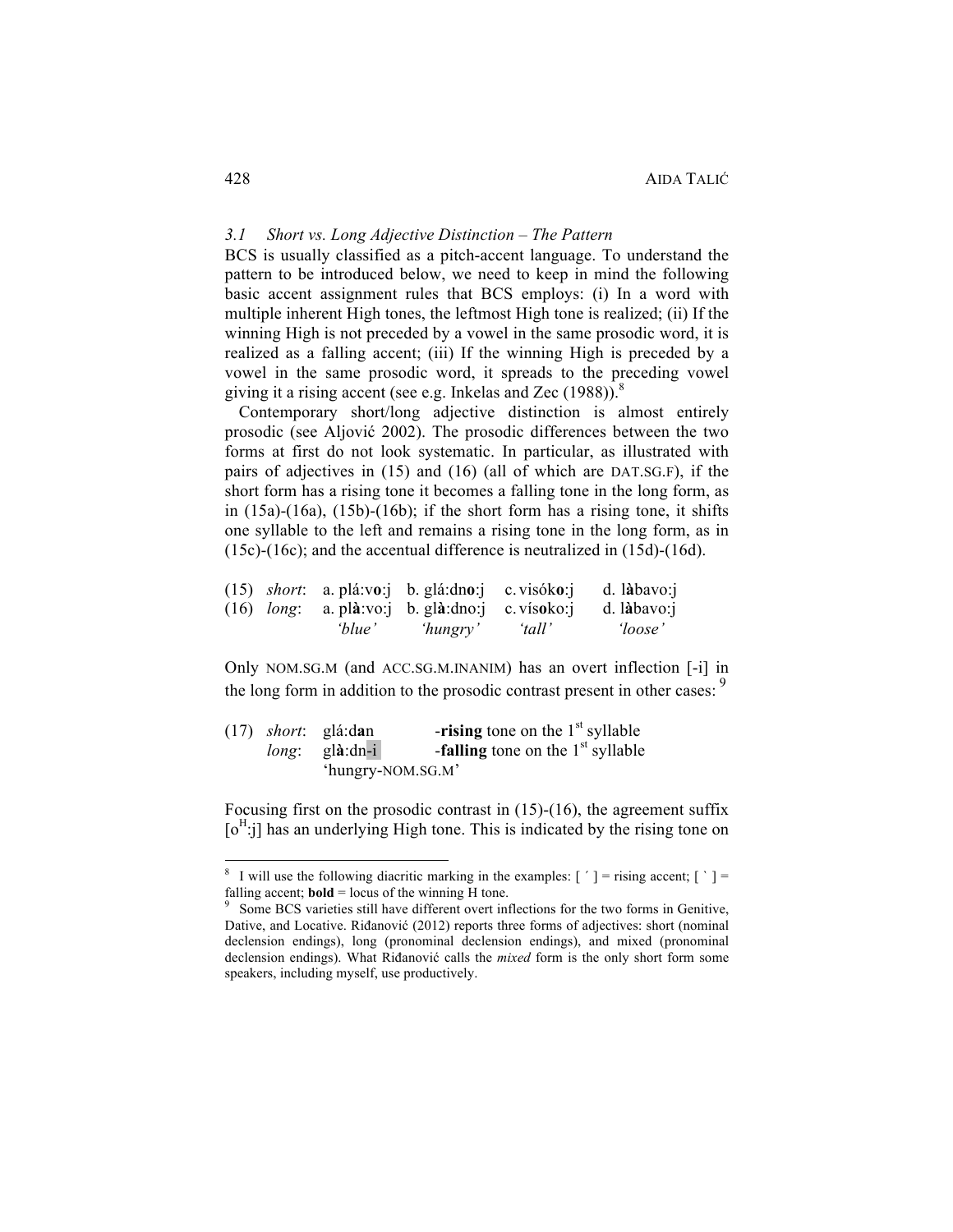the vowel preceding it in (15a,b,c), which is a result of High tone spreading from  $\lceil 0^H: j \rceil$ . In contrast, the High tone of the agreement suffix is not realized in (16a,b,c), so the vowel immediately preceding it does not have a rising tone in these cases. Instead, the vowel preceding  $\lceil 0^H: j \rceil$ behaves as if it has its own High tone. This is indicated by a falling tone on the vowel preceding  $[0<sup>H</sup>:j]$  with monosyllabic stems in (16a,b), and by a rising tone on the initial syllable with a bisyllabic stem (16c). Finally, the contrast between the two forms is neutralized in the case where the stem itself has an underlying High tone, which precedes that of the suffix. Hence, even in the short form, High tone spreading cannot take place, and both forms have an initial falling tone.

Given that this prosodic contrast marks the short/long form distinction in the most contexts, I take it to be the primary difference and for the moment put aside [-i] which occurs only in one context in addition to the prosodic differences. Descriptively, the whole pattern in (15)-(16) can be captured by assuming that there is a High tone between the adjectival stem and the agreement suffix in the long form that is absent in the short form. This raises the question of where this High tone comes from. Crucially, we have seen above that another difference between long and short form of adjectives is that phrases they project have different amount of structure. While short adjectives project bare APs and allow adverb extraction (2a)/(13a), long adjectives have a functional projection above AP that blocks adverb extraction (13b). Given that having an extra High tone and having extra structure are both characteristics of the long form, it is reasonable to suggest that this extra High tone is actually the exponent realizing the functional head  $X_{AP}$ . In particular, I take the vocabulary item realizing the functional head X in the complex adjectival head to be a phonemically null item with a High tone.

(18)  $X_{AP} \rightarrow \varnothing^H$ 

This High tone is not inherently linked to a vowel, so it links to the first vowel immediately preceding it, i.e. the final vowel of the adjectival stem. If the stem is monosyllabic, this results in a falling initial accent.

(19) a. 
$$
pl\overrightarrow{a}^T\overrightarrow{v}^H - o^H
$$
:  
\nA- X- DAT.SG.F  
\n'blue'  
\n $hungry'$   
\n $hungry'$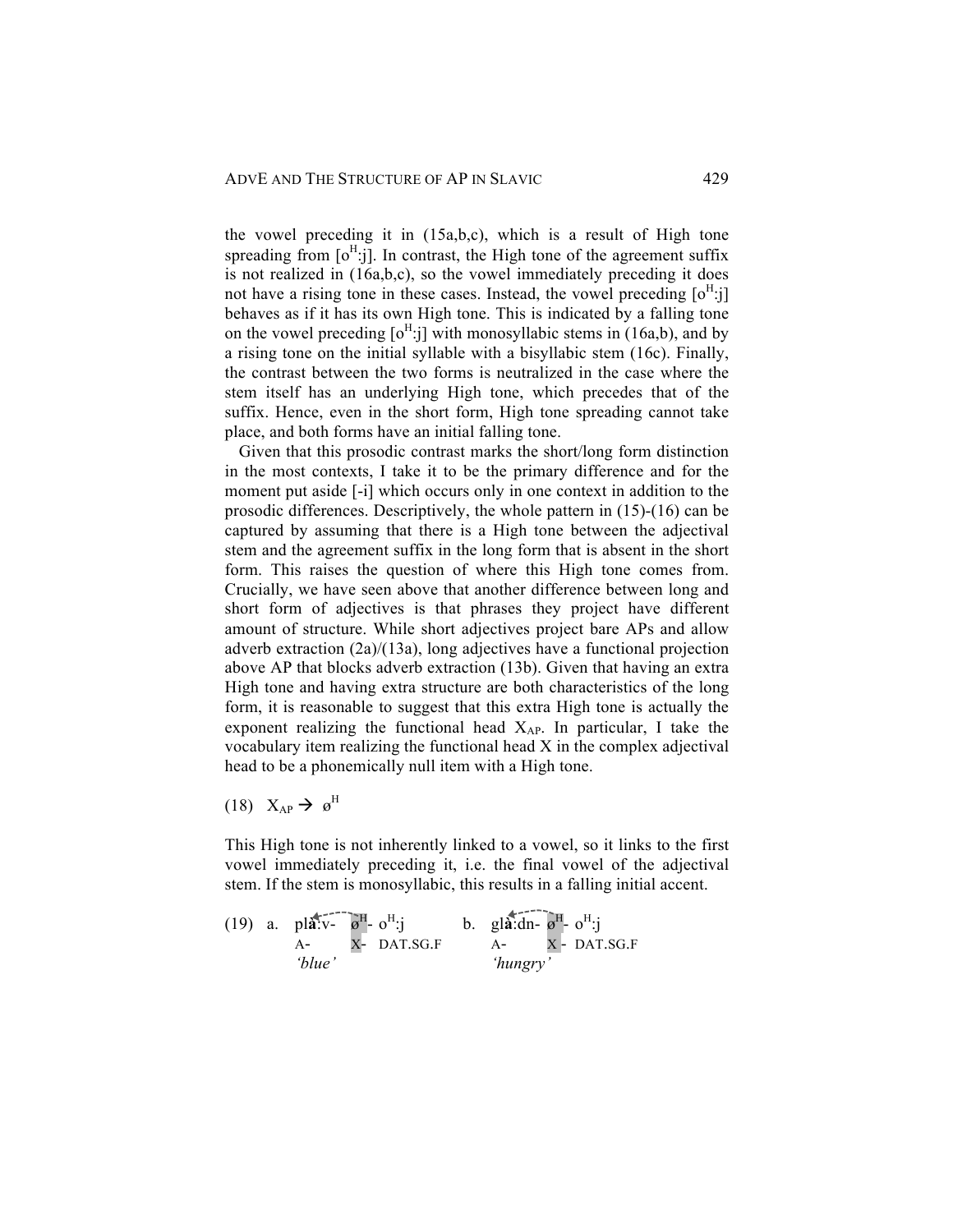If the adjectival stem is polysyllabic, the High tone links to the final vowel of the stem again, and it spreads further to the vowel preceding it, giving it a rising accent.

(20) vís**ok**-  $\boldsymbol{\varnothing}^{\text{H}}$ -  $\boldsymbol{\varnothing}^{\text{H}}$ -  $\boldsymbol{\varnothing}^{\text{H}}$ - j A- X- DAT.SG.F *'tall'*

Regardless of the presence of the High tone realizing  $X_{AP}$  after an adjectival stem with an inherent High tone, the High tone of the stem is realized as the leftmost High tone in the sequence. This results in a falling accent if the stem has an initial High tone (21a), or in a rising accent if the stem has a non-initial High tone (21b).

(21) a. 
$$
l\mathbf{a}^H
$$
 bav-  $\mathbf{a}^H \cdot \mathbf{o}^H$ :  
\na.  $\mathbf{a}^H$  bav-  $\mathbf{a}^H \cdot \mathbf{o}^H$ :  
\nb.  $\text{marlji}^H \mathbf{v} \cdot \mathbf{a}^H \cdot \mathbf{o}^H$ :  
\nb.  $\text{marlji}^H \mathbf{v} \cdot \mathbf{a}^H \cdot \mathbf{o}^H$ :  
\n*Y*- DAT.SG.F  
\n*'divigent'*

Having introduced the linear order in which the morphemes occur in the complex adjectival head, I turn to the details of the structure.

#### *3.2 TAPs in the Syntax and in PF*

Regarding the structure of the adjectival head, I follow Distributed Morphology (DM) style approaches (e.g. Halle & Marantz 1993; Embick & Noyer 2007), where words are (for the most part) assembled by the syntax. Assuming the syntax provides input to PF and LF, elements that are present in the syntax are expected to have semantic and/or syntactic reflexes. On the other hand, elements that have neither semantic nor syntactic effect can be introduced in PF, as argued for agreement nodes (Embick & Noyer 2007). The paradigm above suggests that complex adjectival heads are partially assembled in the syntax and partially in PF.

The prosodic contrast discussed above indicates that the functional head  $X_{AP}$  is placed between the adjectival stem and the agreement suffix because it disrupts the interaction between the High tone on the agreement suffix and the adjectival stem. This order of morphemes (A-X-AGR) results from the adjectival structure projected in the syntax and from nodes inserted in PF that have no semantic or syntactic effect. In particular, the adjectival stem (A) projects AP with both short and long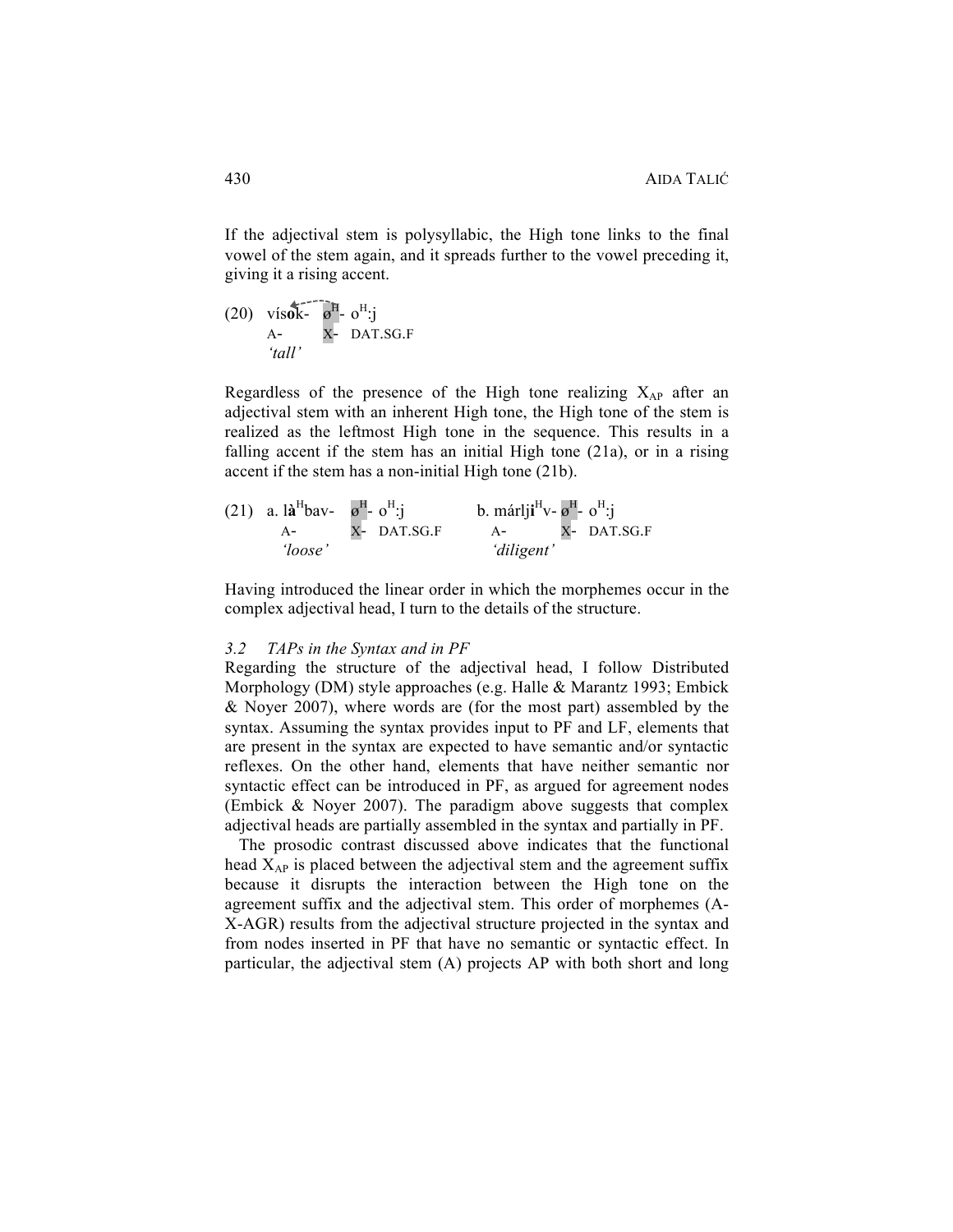adjectives (22a-b). The functional head  $X_{AP}$  projects  $XP_{AP}$  above AP in the long form (22b), but not in the short form (22a). As discussed above, the presence of the functional layer above AP with long adjectives in the syntax is supported by the blocking effect it has on adverb extraction  $(9)/(12)$ . The syntax then sends the following structures to PF.



In PF, the functional head  $X_{AP}$  lowers to the adjectival stem and yields the partial morphological structure of the long adjective in (23). The lowering can take place by M-merger (Marantz 1984; Bobaljik 1995).

(23) *Long adjective after M-merger*:



Morphemes marking agreement of the adjective with the noun do not have a semantic or syntactic effect. I hence assume that they are inserted in PF. The final structure of the complex long adjectival head after Vocabulary Insertion is given in (24):

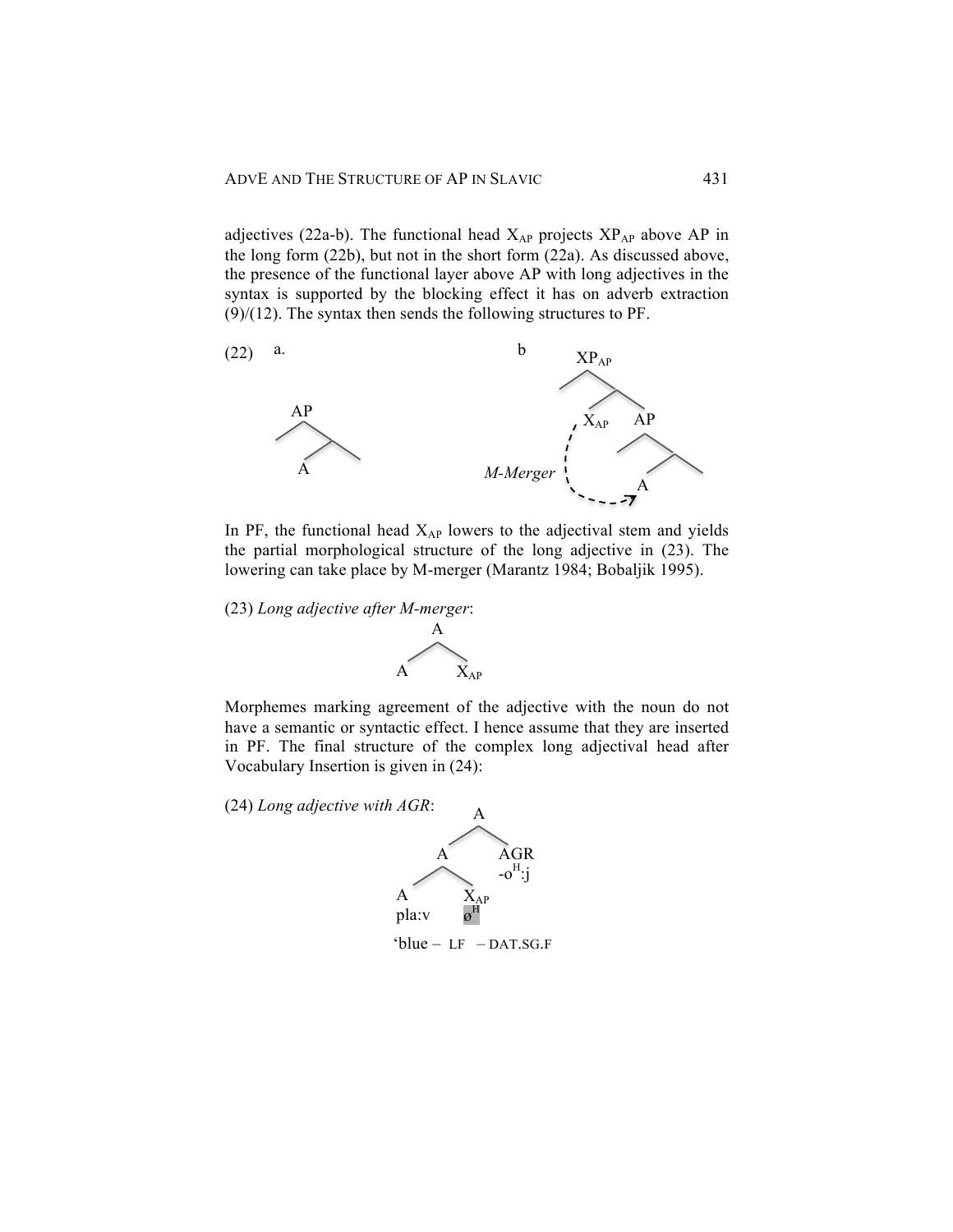Given that the adjectival stem and the functional head X are assembled before the agreement node is introduced, this structure captures the fact that the interaction between the High tone of the agreement suffix and the final vowel of the adjectival stem is disrupted with long adjectives.

With short adjectives, the functional projection  $XP_{AP}$  is not projected. The agreement node is then attached directly to the adjectival stem in PF. With toneless adjectival stems, the first and only High tone is the High tone of the agreement suffix. Thus, the High tone can spread to the final vowel of the adjectival stem, giving it a rising accent.

(25) *Short adjective with AGR*:



Thus, the difference between long and short adjectives is that the agreement node is not immediately adjacent to the adjectival stem in long adjectives, but it is immediately adjacent to it in short adjectives. Once accent assignment rules apply, the two forms look different because of the additional High tone in the long form. This then automatically captures the whole pattern in (15)-(16).

#### *3.3 A Case of Contextual Allomorphy*

In this section I return to the suffix [-i] that occurs in NOM.SG.M in addition to the prosodic contrast discussed above. Given that prosody marks the distinction between the long and the short form in most cases, including when [-i] is present, I have argued above that a High tone is the primary exponent for the long form inflection realizing the functional head  $X_{AP}$ . The remaining questions are what the suffix [-i] marks and why it occurs in the long form and not in the short form.

In DM, rules of exponence can refer to a structural context under which a particular vocabulary item is inserted to realize some grammatical feature(s). In this respect, I suggest that [-i] is an exponent for agreement that is inserted in the presence of a functional head in the adjectival complex. More precisely, NOM.SG.M has two exponents: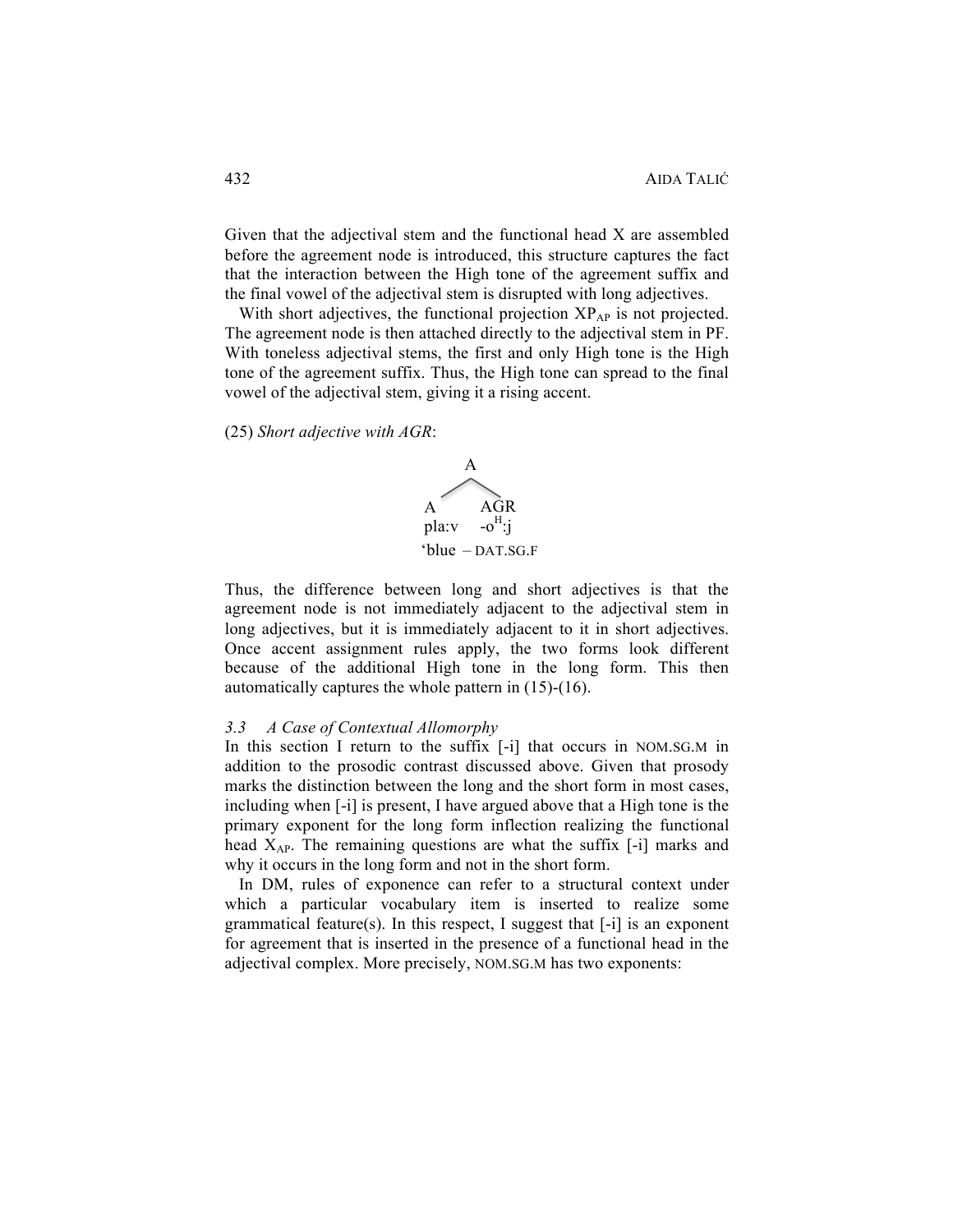(26) a. NOM.SG.M 
$$
\rightarrow
$$
 [-i] / X \_\_\_\_\_\_  
b. NOM.SG.M  $\rightarrow \varnothing^H$ 

The exponent in  $(26a)$  is specified to occur in the environment of X, while the exponent in (26b) can occur in any environment. The choice between them in NOM.SG.M is determined by The Elsewhere Condition (Kiparsky 1973), so (26a) occurs in the long form and (26b) in the short form. Thus, while it is not the primary exponent for long inflection, the suffix [-i] still occurs only in the presence of the functional head, and can be considered secondary exponent for the long form in NOM.SG.M.



This suggestion is supported by the fact that [-i] does not occur only to distinguish long from short adjectives. Specifically, we also find [-i] in comparatives and superlatives, which are usually claimed to have the long adjectival form. However, the distribution of long adjectives and comparatives/superlatives suggests that comparatives and superlatives are not long adjectives. Crucially, while long adjectives do not occur in the predicative position (28a), comparatives and superlatives do (28b-c).

| (28) | a. *Mak Dizdar je poznat-i.                           |
|------|-------------------------------------------------------|
|      | Mak Dizdar is famous.LF-AGR                           |
|      | Intended: 'Mak Dizdar is famous.'                     |
|      | b. Mak Dizdar je poznatij-i od Abdulaha Sidrana.      |
|      | Mak Dizdar is famous.CMPR-AGR than Abdulah Sidran     |
|      | 'Mak Dizdar is more famous than Abdulah Sidran.'      |
|      | c. Mak Dizdar je naj-poznatij-i od svih               |
|      | Mak Dizdar is most-famous.CMPR-AGR of all             |
|      | bosanskih pjesnika.                                   |
|      | Bosnian poets                                         |
|      | 'Mak Dizdar is the most famous of all Bosnian poets.' |
|      |                                                       |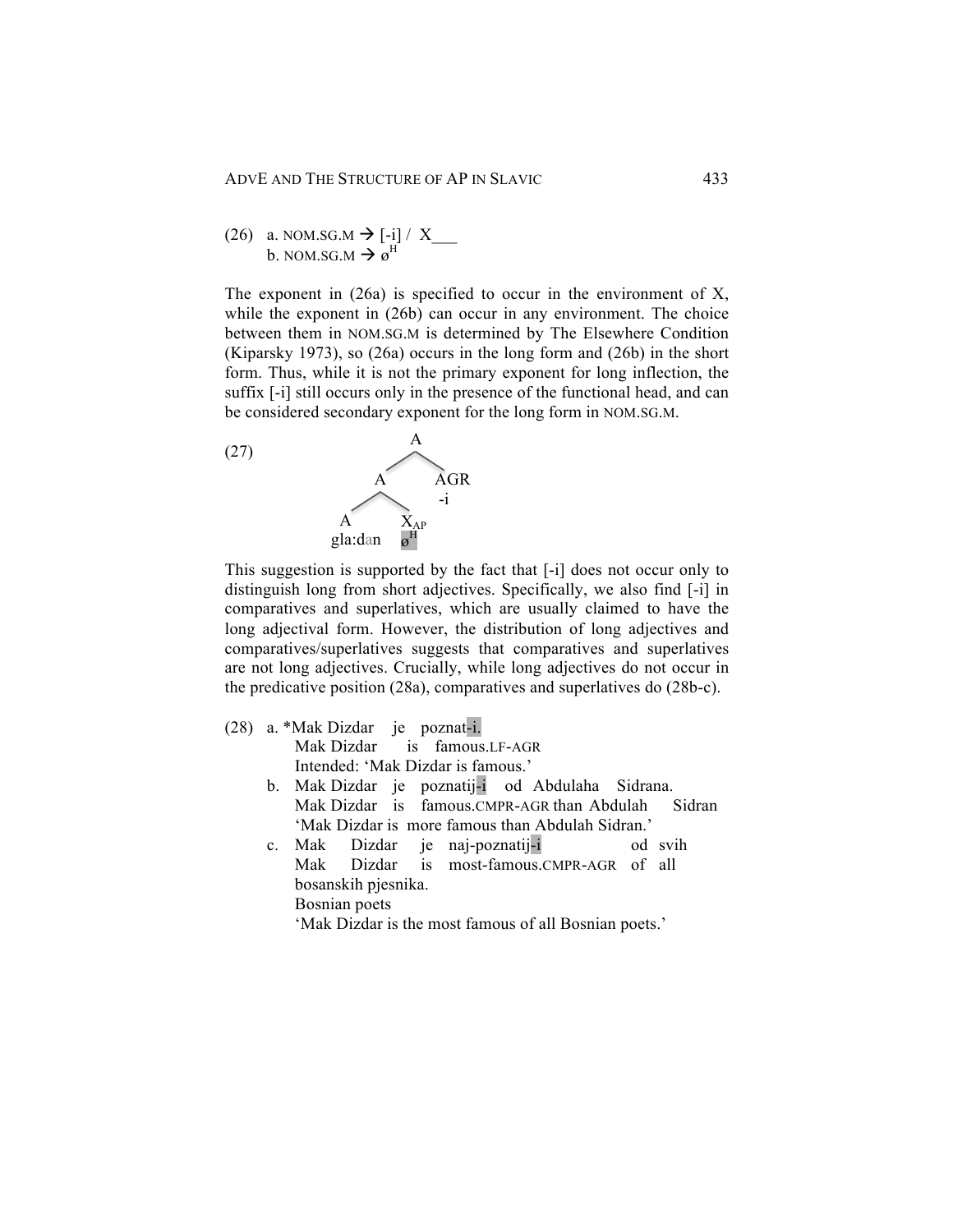If comparatives and superlatives are not long form adjectives, a question arises why they get the suffix [-i]. I suggest that they provide the environment for the insertion of [-i] which is chosen in the presence of a functional projection. This is precisely what is expected under Bobaljik's (2012) Containment Hypothesis, where the comparative projects a functional layer above the adjective and the superlative projects a functional layer above the comparative. Crucially, although the functional projections in comparatives/superlatives are not projected by the same functional head as the functional projection in long adjectives, they still provide a context for the insertion of the [-i] allomorph for agreement in NOM.SG.M.

# **5 Conclusion**

I have examined the structure of TAPs in a number of Slavic languages, establishing two cross-linguistic generalizations regarding adverb extraction out of TAPs in the predicative and the attributive position. I have argued that such extraction is sensitive to the amount of structure projected in the TAP and phase-based locality constraints on extraction: adverb extraction is possible if the adverb originates in a bare AP, but it is blocked if it originates in a TAP that has functional structure above AP. I have also investigated in more detail prosodic and structural differences between BCS long and short adjectives and argued that long adjectives project TAPs that have more structure than short adjectives. I have also argued that the exponent for the functional head present in the long adjectival form is a phonemically null item with a High tone. This way, I have accounted for a number of prosodic differences between long and short adjectives which on the surface appear to be unsystematic.

# **References**

- Abels, Klaus. 2003. *Successive cyclicity, anti-locality, and adposition stranding*. Doctoral dissertation, University of Connecticut.
- Abney, Steven. 1987. *The English Noun Phrase in its sentential aspect*. Doctoral dissertation, Massachusetts Institute of Technology.
- Aljović, Nadira. 2002. Long adjectival inflection and specificity in Serbo-Croatian. *Recherches linguistiques de Vincennes* 31: 27-42.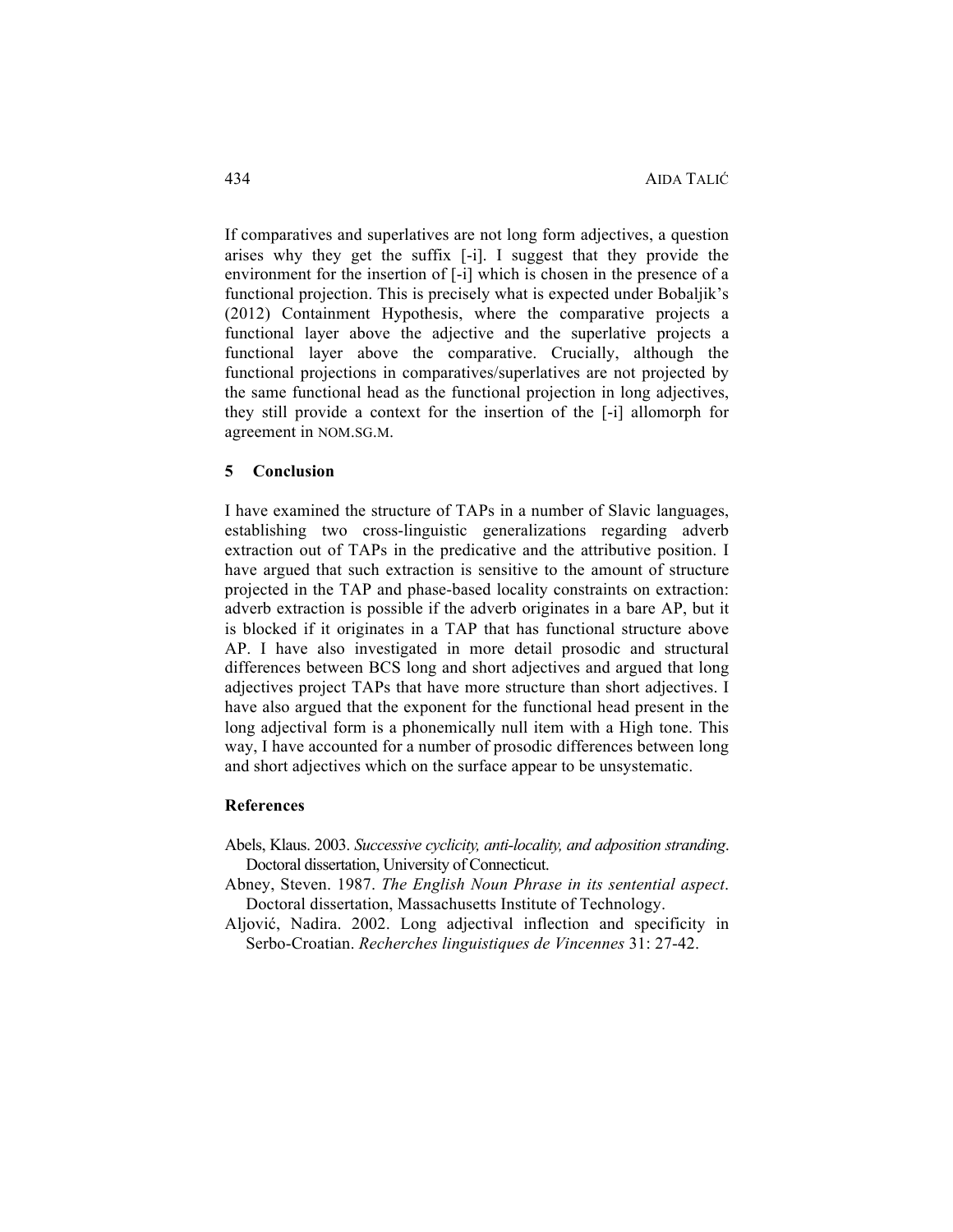- Babby, Leonard H. 2010. The syntactic differences between long and short forms of Russian adjectives. In *Adjectives, ed.* Patricia Cabredo Hofherr and Ora Matushansky, 53-84. Amsterdam: John Benjamins.
- Bailyn, John. 1994. The syntax and semantics of Russian long and short adjectives. In *Proceedings of FASL* 2, 1-30. Ann Arbor, MI: Michigan Slavic Publications.
- Baker, Mark. 2003. *Lexical categories.* Cambridge: Cambridge University Press.
- Bobaljik, J. 1995. *Morphosyntax: The syntax of verbal inflection*. Doctoral dissertation, MIT.
- Bobaljik, Jonathan and Susi Wurmbrand. 2005. The domain of agreement. *Natural Language and Linguistic theory* 23: 809-865.
- Bobaljik, Jonathan. 2012. *Universals in Comparative Morphology*. MIT Press.
- Boeckx, Cedric. 2005. Some notes on bounding. Ms., Harvard University.
- Bošković, Željko. 1994. D-structure, θ-criterion, and movement into θ-positions. *Linguistic Analysis* 24: 247-286.
- Bošković, Željko. 2005. On the locality of left branch extraction and the structure of NP. *Studia Linguistica* 59: 1-45.
- Bošković, Željko. 2008a. What will you have, DP or NP?. In *The Proceedings of NELS* 37. 101-114. Amherst, MA: Graduate Linguistic Student Association.
- Bošković, Željko. 2008b. On the operator freezing effect. *Natural Language and Linguistic Theory* 26: 249-287.
- Bošković, Željko. 2012. On NPs and clauses. In *Discourse and grammar: From sentence types to lexical categories,* ed. Günther Grewendorf and Thomas Ede Zimmermann, 179-246. Berlin: Mouton de Gruyter.
- Bošković, Željko. 2013. Phases beyond clauses. In *The nominal constructions in Slavic and beyond,* ed. Lilla Schürcks, Anastasia Giannakidou, and Urtzi Exteberria, 75-128. Berlin: Mouton de Gruyter.
- Bošković, Željko. to appear. Getting really edgy: On the edge of the edge. *Linguistic Inquiry*.
- Bošković, Željko. 2014. Now I'm a phase, now I'm not a phase. *Linguistic Inquiry.* 45: 27-89.
- Chierchia, Gennaro. 1998. Reference to kinds across languages. *Natural Language Semantics* 6: 339-405.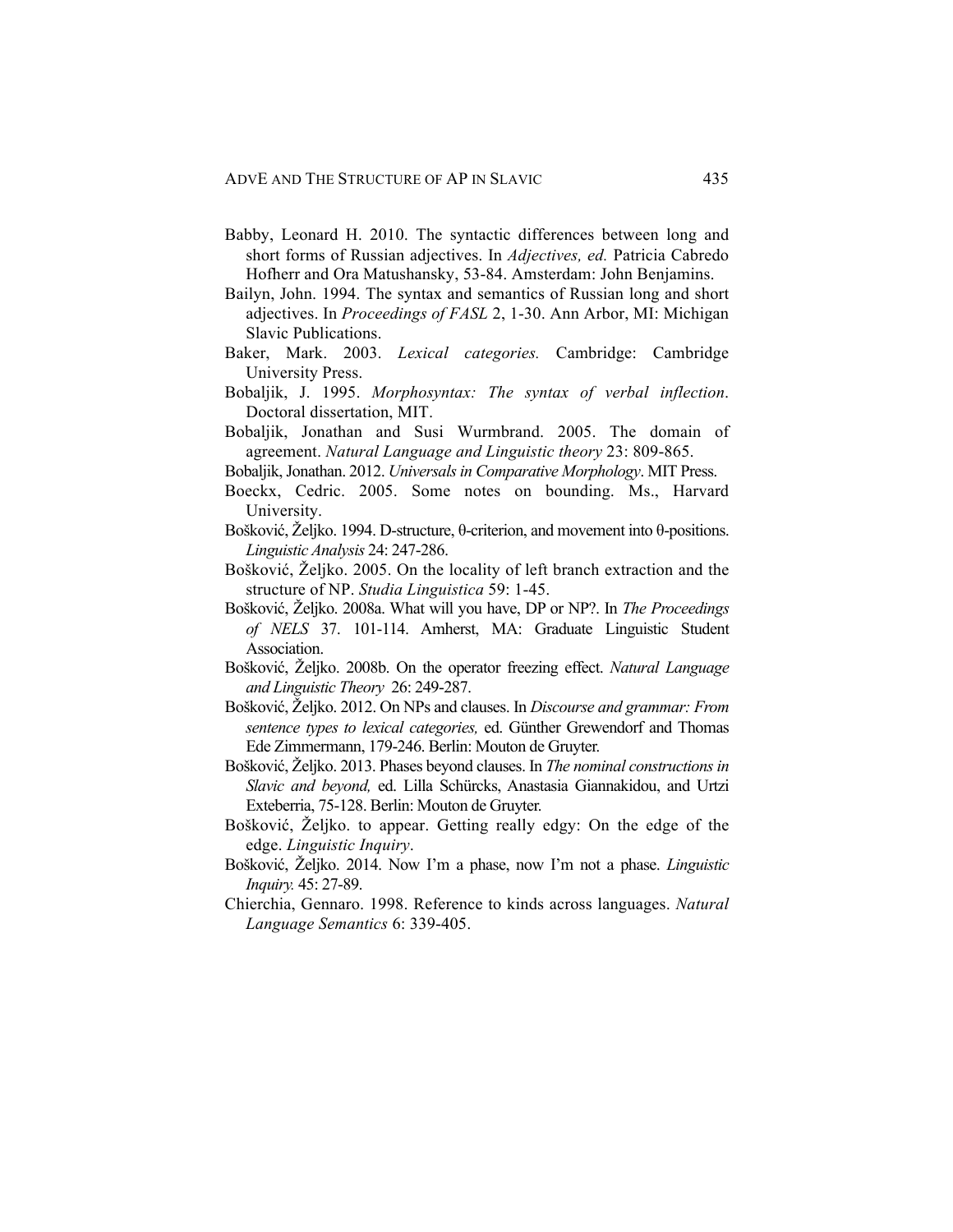- Chomsky, Noam. 2000. Minimalist inquiries. In *Step by step: Essays on minimalist syntax in honor of Howard Lasnik*, ed. R. Martin, D. Michaels, and J. Uriagereka, 89-155. Cambridge, Mass.: MIT Press.
- Cinque, Guglielmo. 2010. *The syntax of adjectives: A comparative study*. Cambridge, MA: MIT Press.
- Corver, Norbert. 1992. On deriving certain left branch extraction asymmetries: A case study in parametric syntax. In *Proceedings of NELS* 22, 67-84. Amherst, MA: Graduate Linguistic Student Association.
- den Dikken, Marcel. 2007. Phase extension. *Theoretical Linguistics* 33: 1-41.
- Despić, Miloje. 2011. *Syntax in the absence of determiner phrase*. Doctoral dissertation, University of Connecticut.
- Despić, Miloje. 2013. Binding and the structure of NP in Serbo-Croatian. *Linguistic Inquiry* 44: 239-270.
- Embick, David & Rolf Noyer. 2007. Distributed Morphology and the Syntax/Morphology Interface. In Gillian Ramchand & Charles Reiss (eds.), *The Oxford Handbook of Linguistic Interfaces*, 289–324. Oxford: Oxford University Press.
- Fukui, Naoki. 1988. Deriving the differences between English and Japanese. *English Linguistics* 5: 249-270.
- Gallego, Angel and Juan Uriagereka. 2007. A critique of phase extension, with a comparison to phase sliding. *Theoretical Lingusitics* 33: 65-74.
- Grimshaw, Jane. 1991. Extended projection. Ms., Brandeis University.
- Grohmann, Kleanthes. 2003. *Prolific domains.* Amsterdam: John Benjamins.
- Halle, Morris & Alec Marantz. 1993. Distributed Morphology and the pieces of inflection. In K. Hale & S. J. Keyser (eds.), *The view from building 20.* 111-176. Cambridge, MA: MIT Press.
- Hiraiwa, Ken. 2005. Dimensions of symmetry in syntax. Doctoral dissertation, Massachusetts Institute of Technology.
- Inkelas, Sharon and Draga Zec. 1988. Serbo-Croatian Pitch Accent: The interaction of tone, stress, and intonation. *Language* 64 (2). 227-248.
- Kennedy, Christopher. 1999. *Projecting the adjective: The syntax and semantics of gradability and comparison*. New York: Garland.
- Kennedy, Christopher and Jason Merchant. 2000. Attributive comparative deletion. *Natural Language and Linguistic Theory* 18: 89-146.